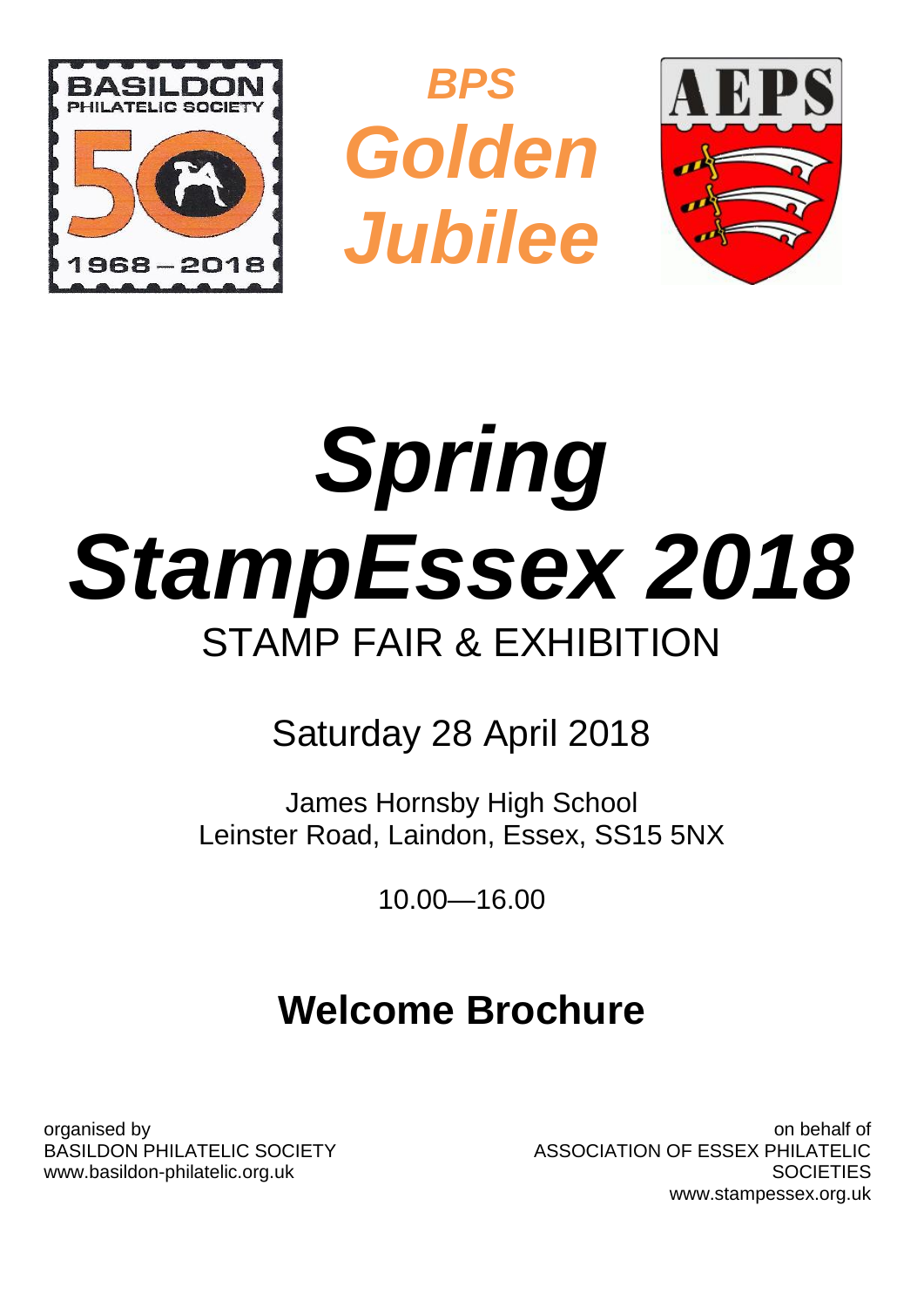#### **Welcome from the Basildon President:**

Thank you very much for coming today to Basildon society's Golden Jubilee event. We are very proud to have served the collectors of Basildon and the surrounding district for fifty years. We hope that we will be able to do so for many years to come.

It is easy to sit at home and collect in splendid isolation, but why would anyone want to do so? There is so much pleasure to be gained from exchanging news and information with fellow collectors in a friendly environment, watching visiting displays, bidding in Auctions, displaying one's own collection, etc., with access to the expertise of fellow members and the reference books from our extensive library.

We meet at George Hurd Centre, just off Broadmayne, usually on the first Monday and third Tuesday of the month, at 7.30pm for 7.45pm. Why not come along?

#### **Welcome from the AEPS President:**

Thank you for joining us today to celebrate Basildon society's Golden achievement. Basildon has always played a major role in the county association and currently provides three of the AEPS's executive committee.

I would like to thank all those, from Basildon and other societies, who have taken a role in organising and promoting today's celebration and wish Basildon a strong and prosperous future.

The Association of Essex Philatelic Societies exists to promote the hobby and the well-being of all philatelic societies in Essex and neighbouring parts of east London, Hertfordshire and Suffolk. We have 21 member societies, so you can always expect a welcome at a society near you

L C Stanway, President, Basildon PS and AEPS

#### **The Members of the AEPS:**

Basildon Philatelic Society. Benfleet & District Philatelic Society. Billericay & District Philatelic Society. Bishop's Stortford & District Philatelic Society. Braintree & District Philatelic Society. Bury St. Edmunds & District Philatelic Society. Chelmsford & District Philatelic Society. Cheshunt & District Philatelic Society. Clacton Philatelic Society. Colchester & District Philatelic Society. East Anglia Postal History Society. Epping Forest & District Stamp Club. Frinton & District Philatelic Society. Goodmayes Philatelic Society. Harlow Philatelic Society. Ipswich Philatelic Society. Leytonstone, Wanstead & District Philatelic Society. Rayleigh & District Philatelic Society. Shoeburyness & District Philatelic Society. Sudbury & District Philatelic Society. Witham Philatelic Society.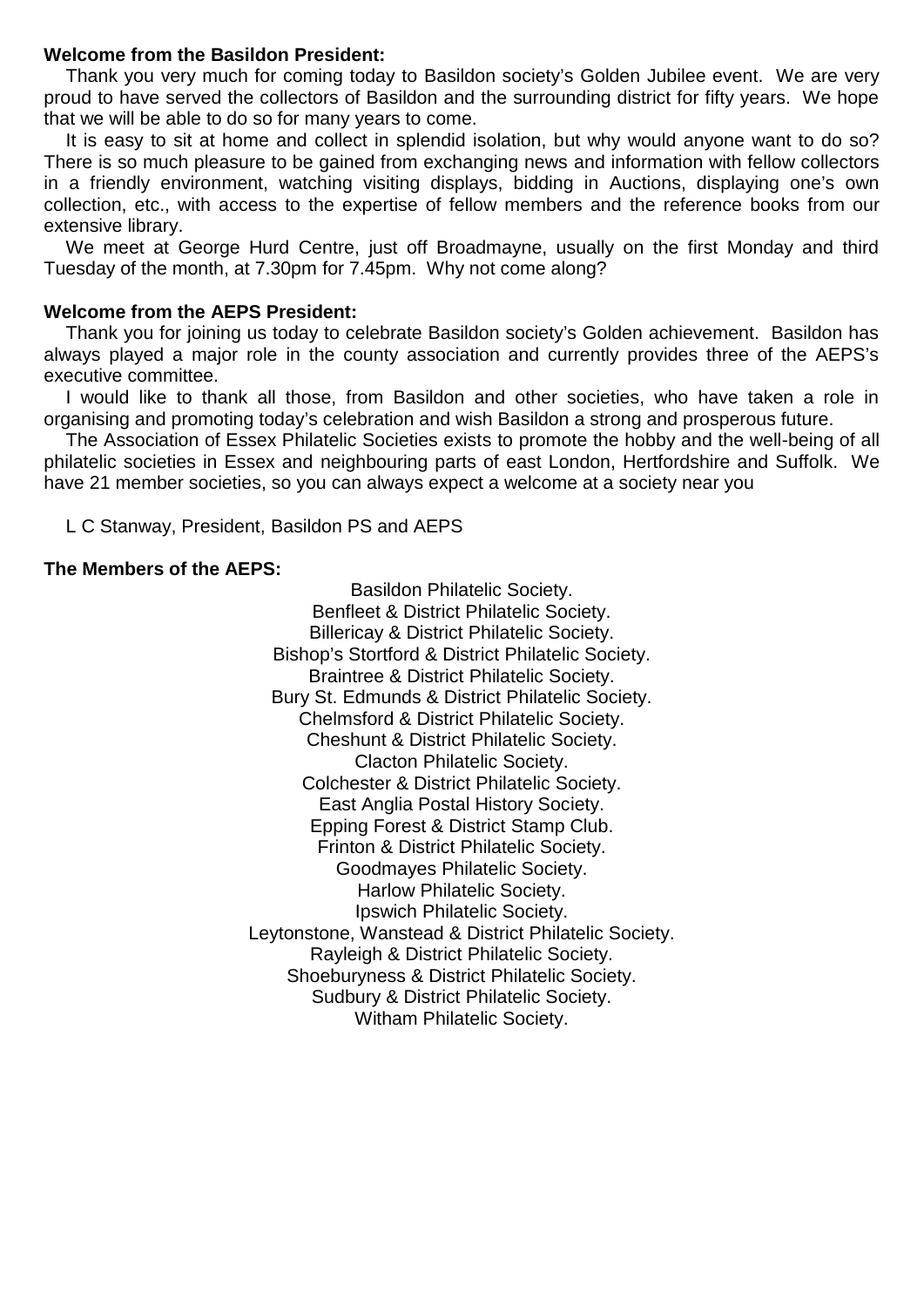

#### **THE HISTORY OF THE SOCIETY**

The Basildon Recorder newspaper for 5 July 1968 reported that a stamp collectors club had been formed at an inaugural meeting held at Woodlands Boys School. This was at the instigation of a group of employees of Basildon Urban District Council. Early meetings were held there, but, after access difficulties, some subsequent meetings were held in the Council Offices. In 1969, we joined the Association of Essex Philatelic Societies. Our meetings moved to the Painting Studio of the Arts Centre in 1970. This provided a good home for the Society near the town centre until its demolition without replacement in 1988. The Society's first exhibition in 1971 was part of the Basildon 21<sup>st</sup> Anniversary celebrations, marked by a commemorative cover issued by the Society. Stamp Day exhibitions and fairs were held in spring and autumn until recently. 1978 saw the 25<sup>th</sup> anniversary of Basildon becoming a Head Post Office, and the Society co-operated with the Post Office in the production of a commemorative cover for the event, marking the start of a close working relationship with the Head Postmaster in Basildon that lasted until the office was downgraded. By 1981, the exchange packet was flourishing. In 1982, Basildon Philatelic Society played host to StampEssex for the first time. Basildon has always been a very active society in county affairs, providing a consistent representation on both the Council and Executive of the AEPS and entering most annual AEPS competitions. Basildon's first county successes were the Quiz trophy in 1984, and the Stokes Cup and Stamps, Postal History and Novices Trophies in 1985. 1988 was a problem year for the Society, with the demolition of the Towngate Centre and consequently an enforced change of venue, initially in March to the nearby Unemployed Workers Centre, which proved unsuitable, and then to Laindon Community Centre in July. BPS became one of the first societies in the country to operate an Internet website, in the mid-1990s. This attracted interest from all around the world. Our society newsletter, "The Basildon Stamp Collector" (later "The Basildon Philatelist") was launched in January 1996 and was well received. The 1998 "Home Counties Stamp Day & BasPex International" in that the event was graced by a display from our twin town philatelic society in France, Meaux. We had also displayed in Meaux's regional exhibition earlier in 1998. From the start of 2000, we moved to the George Hurd Centre. The original centre was closed for redevelopment in May 2008, so we moved with the centre to new premises in Audley Way.

### **THE SOCIETY TODAY**

**Subscriptions:** The annual fee is £13, payable in June, and members pay £1 at each meeting that they attend to help defray the cost of the hall. Refreshments are consequently provided free-of-charge. **Archives**: These maintain a record of press cuttings, programmes, handbills, etc.

**Auctions**: These are held twice a year to enable members to buy or sell material.

**Competitions**: Participation is voluntary, but encouraged, so that we can build-up a pool of members who can represent us at County level. Those who do participate, and those who watch, find it enlightening to hear the judges' constructive comments. Basildon competitions shadow the AEPS ones, but are 8-sheet instead of 16-sheet.

**Exchange Packet**: This enables members to buy and sell stamps in the comfort of their own homes. Members put stamps in special booklets and indicate above the stamps the price for which they wish to sell them. The Packet Secretary circulates them to a list of participating members. Members take what they want, pass the packet to the next member, and pay the Packet Secretary, who pays the vendors and returns unsold material.

**Library**: Our large collection of catalogues and other reference material can be borrowed by members. **Newsletter**: "The Basildon Philatelist" is published quarterly, normally by e-mail.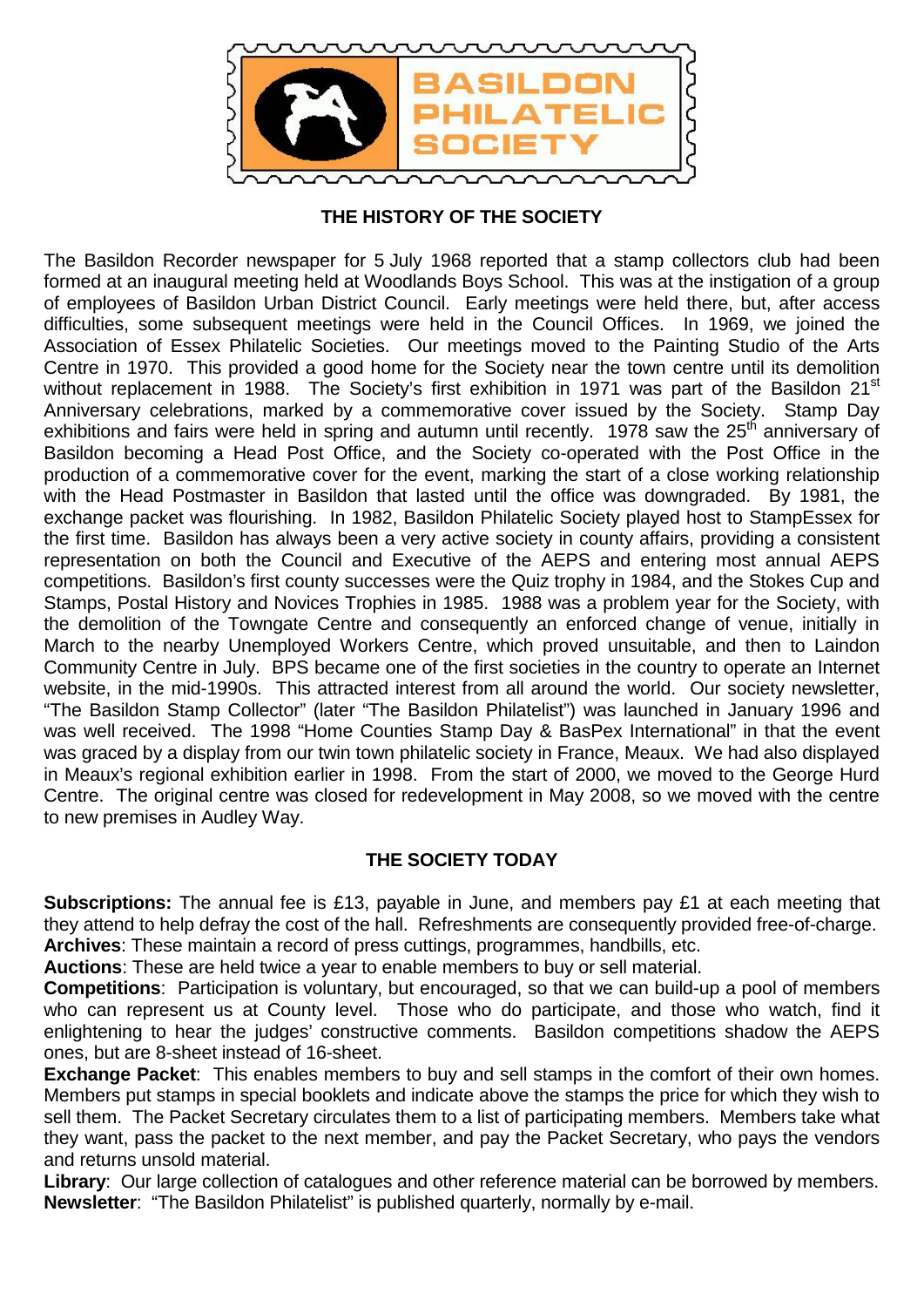**Quiz**: The Tomex Cup is a light-hearted affair for members as part of the Christmas Festive Evening. A friendly inter-society competition for 3-man teams between Basildon Philatelic Society and our nearest neighbours, the Billericay & District Philatelic Society has been held annually since 1987.

**Speakers**: Visiting speakers, both individual and visiting societies' teams, and our own members present a wide variety of subjects throughout the year.

Website: The society operates an Internet website giving publicity to its activities, including fairs and auction lists

# **BASILDON PHILATELIC SOCIETY VENUE**

Meetings are held throughout the year as advertised. Venue: George Hurd Centre, Audley Way (off Ghyllgrove), Basildon, Essex, SS14 2FL.



# **BASILDON PHILATELIC SOCIETY PROGRAMME 2018**

Doors open at 7.30 pm for 7.45 start.

| Tues | 15 May       | Display by Clacton P.S.                                                 |
|------|--------------|-------------------------------------------------------------------------|
| Mon  | 4 June       | 50 <sup>th</sup> Annual General Meeting including election of officers. |
| Tues | 19 June      | Competitions.                                                           |
| Mon  | 2 July       | Basildon vs Billericay Quiz (at Basildon).                              |
| Tues | 17 July      | An Evening with a Founder Member by John Snoding.                       |
| Mon  | 6 August     | Display by Cambridge P.S.                                               |
| Tues | 21 August    | Golden Jubilees (Members' displays).                                    |
| Mon  | 3 September  | The Committee entertains.                                               |
| Tues | 18 September | Falkland Islands & Newfoundland by Tony Hoad.                           |
| Mon  | 1 October    | Auction.                                                                |
| Tues | 16 October   | Aden by Mike Thompson.                                                  |
| Mon  | 5 November   | Visiting Society (TBC).                                                 |
| Tues | 20 November  | Between The Tropics (Members' displays).                                |
| Mon  | 3 December   | Chairman's Night.                                                       |
| Tues | 18 December  | Festive Night & Tomex Quiz.                                             |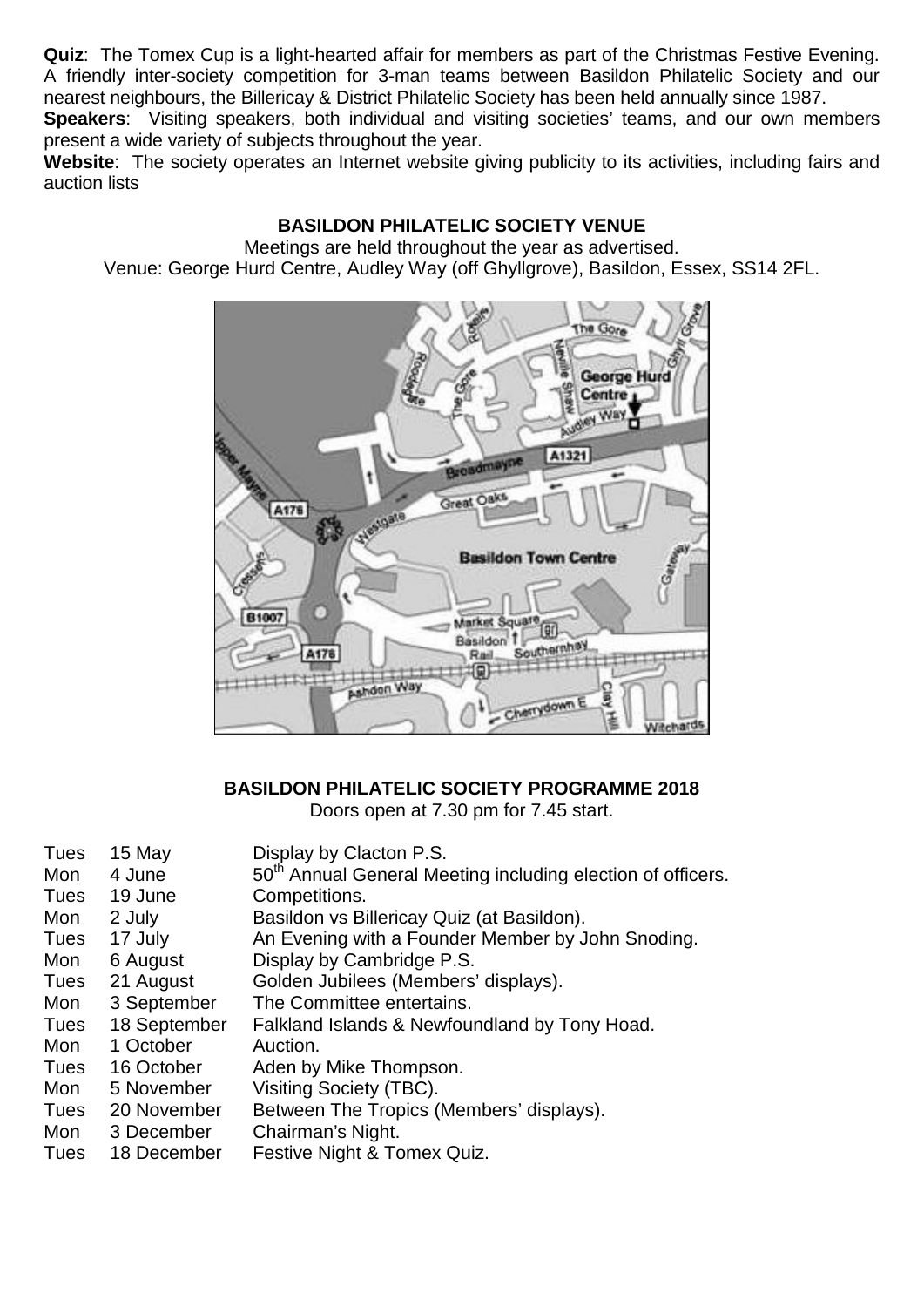

# **AEPS SPRING 2018 COMPETITIONS**



The annual competitions of the Association of Essex Philatelic Societies are open to 16-sheet entries from all members of any society affiliated to the Association. They comprise four individual competitions:

- Traditional: Studies of the development stamp or postal history issues, organised in a traditional manner;
- Postal History & Postmarks: Studies of the development of postal rates, routes and markings applies to mail items;
- Aerophilatelic: Studies of mail carried by air and the services by which they were carried, and of stationery provided for such mail.
- Picture Postcards: Studies of the development of postcards by printer, subject, type, etc.

There is also an inter-society competition, the Stokes Cup, for teams from member societies comprising three different persons entering the Traditional, Postal History & Postmarks and Aerophilatelic competitions. No more than two entries may be in any one of the competitions.

The Judges this year were Mike Kentzer & Terry Wagg of Mid Anglia Philatelic Federation.

# **RESULTS:**

#### **TROPHY WINNERS**

Stamps Trophy. Chris Cooksey Basildon<br>
Postal History Trophy Ray How Rayleigh Postal History Trophy Ray How Rayleigh<br>
Rerophilatelic Trophy Chris Cooksey Basildon Aerophilatelic Trophy Chris Cooksey Basildon G.B. Postal History Award Ray How Rayleigh<br>Classic Trophy Ray How Rayleigh Classic Trophy Ray How<br>
Postcard Trophy Len Stanway Postcard Trophy Len Stanway Basildon

**STOKES CUP BASILDON**

#### **TEAM COMPETITION RESULTS**

#### **Stokes Cup Competition 2018.**

|          |  | Place. Society. No. Entrant. Position. Total. |   |
|----------|--|-----------------------------------------------|---|
| $\sim$ 1 |  | Basildon S1 C Cooksey 1                       |   |
|          |  | S2 L Stanway 4                                |   |
|          |  | $P2$ C Mead $3=$                              | я |

No other society provided the necessary three entries.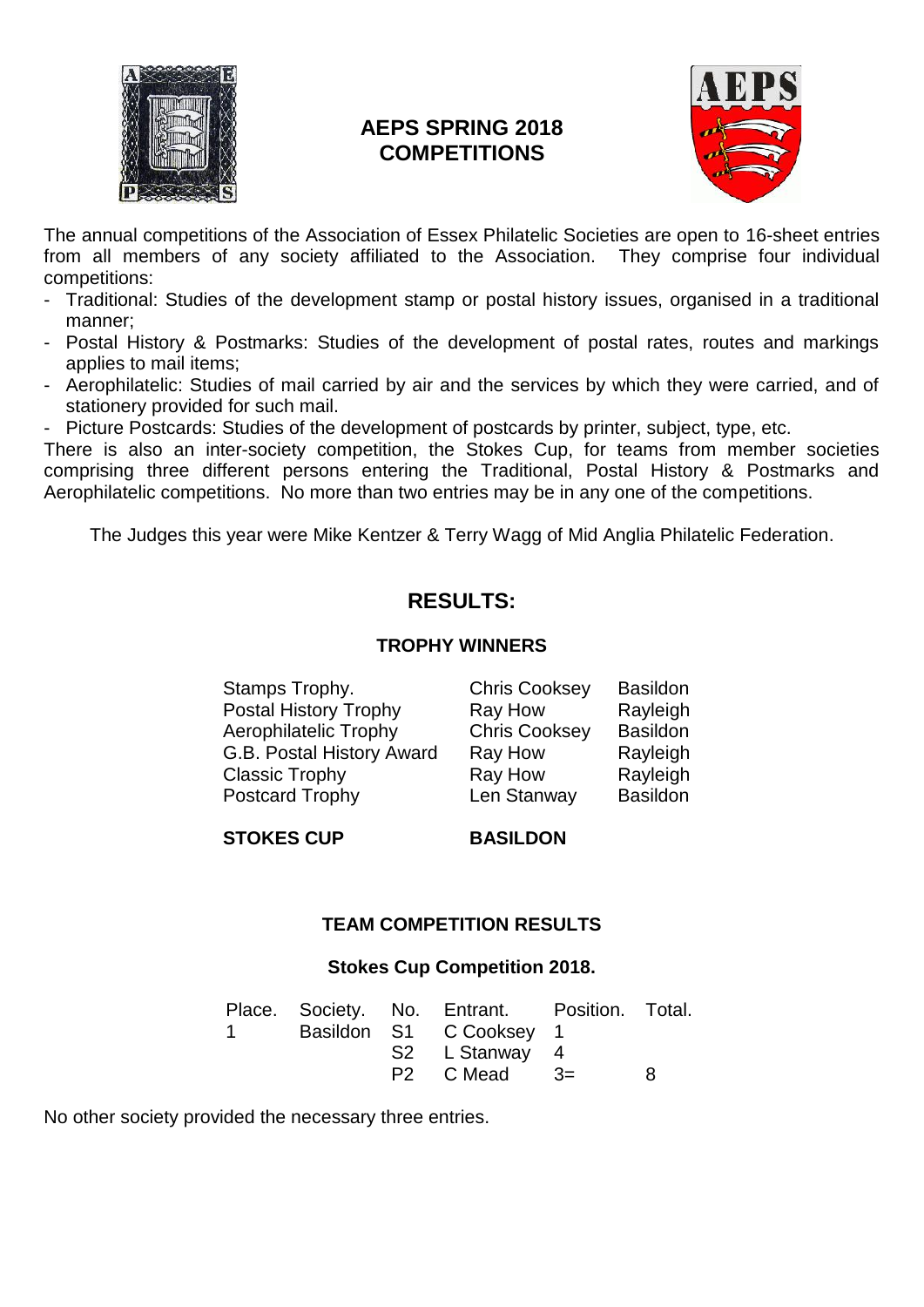#### **INDIVIDUAL COMPETITION RESULTS**

# **Traditional (Stamps) Competition 2018.**

|                |                |                                            |                                                                                      |       |                |   | <b>Marks</b>   |    |    |       |
|----------------|----------------|--------------------------------------------|--------------------------------------------------------------------------------------|-------|----------------|---|----------------|----|----|-------|
|                |                | Presentation<br>1.                         |                                                                                      |       |                |   | 15             |    |    |       |
|                |                | Condition<br>$\mathbf{2}^{\mathsf{I}}$     |                                                                                      |       |                |   | 15             |    |    |       |
|                |                | Rarity<br>3                                |                                                                                      |       |                |   | 10             |    |    |       |
|                |                | Importance<br>4                            |                                                                                      |       |                |   |                | 5  |    |       |
|                |                | 5                                          | Philatelic & Related Knowledge, & Personal Study                                     |       |                |   | 35             |    |    |       |
|                |                | Treatment<br>6                             |                                                                                      |       |                |   | 20             |    |    |       |
|                |                | Total                                      |                                                                                      |       |                |   | 100            |    |    |       |
| Pos            | No.            | Society                                    | Subject                                                                              | 1     | $\overline{2}$ | 3 | 4              | 5  | 6  | Total |
| 1              | S <sub>1</sub> | <b>Basildon</b><br><b>Chris Cooksey</b>    | Rhodesia & Nyasaland<br>1954 Definitive Issue                                        | 14    | 15             | 9 | 5              | 32 | 19 | 94    |
| 4              | S <sub>2</sub> | <b>Basildon</b><br>Len Stanway             | <b>Federation of Malaya</b><br>1957 Definitive Issue<br>Aerogramme                   | $9\,$ | 12             | 6 | 3              | 24 | 16 | 70    |
| 5              | S <sub>3</sub> | <b>Bishops Stortford</b><br>Derek Jefcoate | War Tax Mail WW1 &<br>WW <sub>2</sub>                                                | 9     | 12             | 6 | $\overline{4}$ | 18 | 12 | 61    |
| $\overline{2}$ | S <sub>4</sub> | <b>Bishops Stortford</b><br>David Armitage | Canada King Edward VII<br><b>Stamps &amp; Postal</b><br>Stationary                   | 13    | 14             | 6 | $\overline{4}$ | 27 | 15 | 79    |
| 3              | S <sub>5</sub> | Frinton<br><b>Mick Carter</b>              | <b>British Occupation of</b><br><b>Italian Middle East</b><br><b>Forces Colonies</b> | 11    | 13             | 7 | 3              | 27 | 15 | 76    |

# **Aerophilatelic Competition 2018.**

Marking scheme as for Stamps competition above.

| Pos No. |      | Society                                 | Subject                                             |    | 1 2 3 4 5        |  |      |    | Total |  |
|---------|------|-----------------------------------------|-----------------------------------------------------|----|------------------|--|------|----|-------|--|
|         | 1 A1 | <b>Basildon</b><br><b>Chris Cooksey</b> | 1934-1935 Salisbury-<br><b>Blantyre-Beira Route</b> |    | 14  14  8  4  28 |  |      | 19 | 87    |  |
| 2(6)    | A2   | <b>Basildon</b><br>Len Stanway          | North Borneo Development of<br>its Aerogrammes      | 11 | $13 \quad 8$     |  | 4 29 |    | 80    |  |

(Positions in brackets are the combined result for Aerophilatelic and Postal History competitions used to calculate the Stokes Cup result)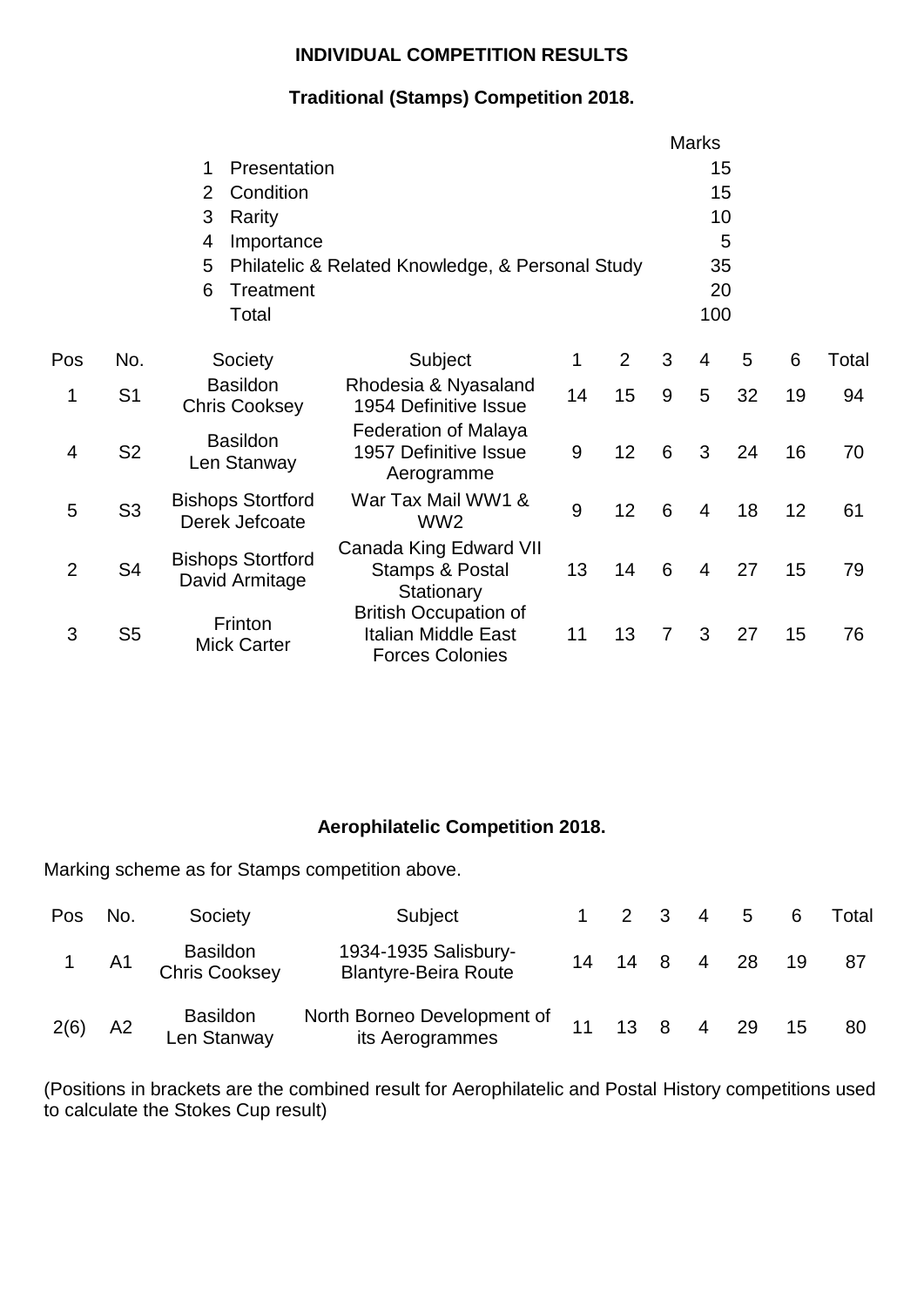# **Postal History & Postmarks Competition 2018.**

Marking scheme as for Stamps competition above.

| Pos            | No.            | Society                                    | Subject                                                                   | 1. | 2               | 3 | 4              | 5  | 6  | Total |  |
|----------------|----------------|--------------------------------------------|---------------------------------------------------------------------------|----|-----------------|---|----------------|----|----|-------|--|
| $2=$<br>$(3=)$ | P <sub>1</sub> | <b>Basildon</b><br><b>Chris Cooksey</b>    | Up, Under & Overrated Postcards<br>of the British South Africa<br>Company | 13 | 13              | 8 | $\overline{4}$ | 30 | 16 | 84    |  |
| $2=$<br>$(3=)$ | P <sub>2</sub> | <b>Basildon</b><br><b>Charlie Mead</b>     | Fiji Ship Letters                                                         | 12 | 13              | 8 | $\overline{4}$ | 31 | 16 | 84    |  |
| 6(8)           | P <sub>3</sub> | <b>Benfleet</b><br><b>Colin Evans</b>      | The Ross Dependency                                                       | 8  | 13 <sup>°</sup> | 5 | 3              | 22 | 12 | 63    |  |
| 4(5)           | P <sub>4</sub> | <b>Bishops Stortford</b><br>David Armitage | Usage of Numeral Issue of<br>Canada                                       | 13 | $14 \quad 8$    |   | $\overline{4}$ | 26 | 17 | 82    |  |
| 5(7)           | P <sub>5</sub> | Frinton<br><b>Mick Carter</b>              | British Forces in Egypt 1932 -<br>1952                                    | 11 | 13              | 7 | 3              | 25 | 12 | 71    |  |
| 1(2)           | P <sub>6</sub> | Rayleigh<br>Ray How                        | Mail Across the Sea. Milford<br>Haven-Waterford Route                     | 14 | 13              | 8 | 4              | 28 | 18 | 85    |  |

(Positions in brackets are the combined result for Aerophilatelic and Postal History competitions used to calculate the Stokes Cup result)

# **Picture Postcard Competition 2018.**

|     |     |                                |                                                        | <b>Marks</b> |     |   |       |  |
|-----|-----|--------------------------------|--------------------------------------------------------|--------------|-----|---|-------|--|
|     |     |                                | Idea Plan (10) & Treatment of the Topic(20)            | 30           |     |   |       |  |
|     |     |                                | 2 Knowledge & Research                                 | 35           |     |   |       |  |
|     |     |                                | 3 Condition (10) & Rarity (10)                         | 20           |     |   |       |  |
|     |     | 4                              | Presentation                                           | 15           |     |   |       |  |
|     |     |                                | Total                                                  | 100          |     |   |       |  |
| Pos | No. | Society                        | Subject                                                |              | 2 3 | 4 | Total |  |
|     |     | <b>Basildon</b><br>Len Stanway | Richmond Castle as seen from the South West 21 30 11 8 |              |     |   | -70   |  |